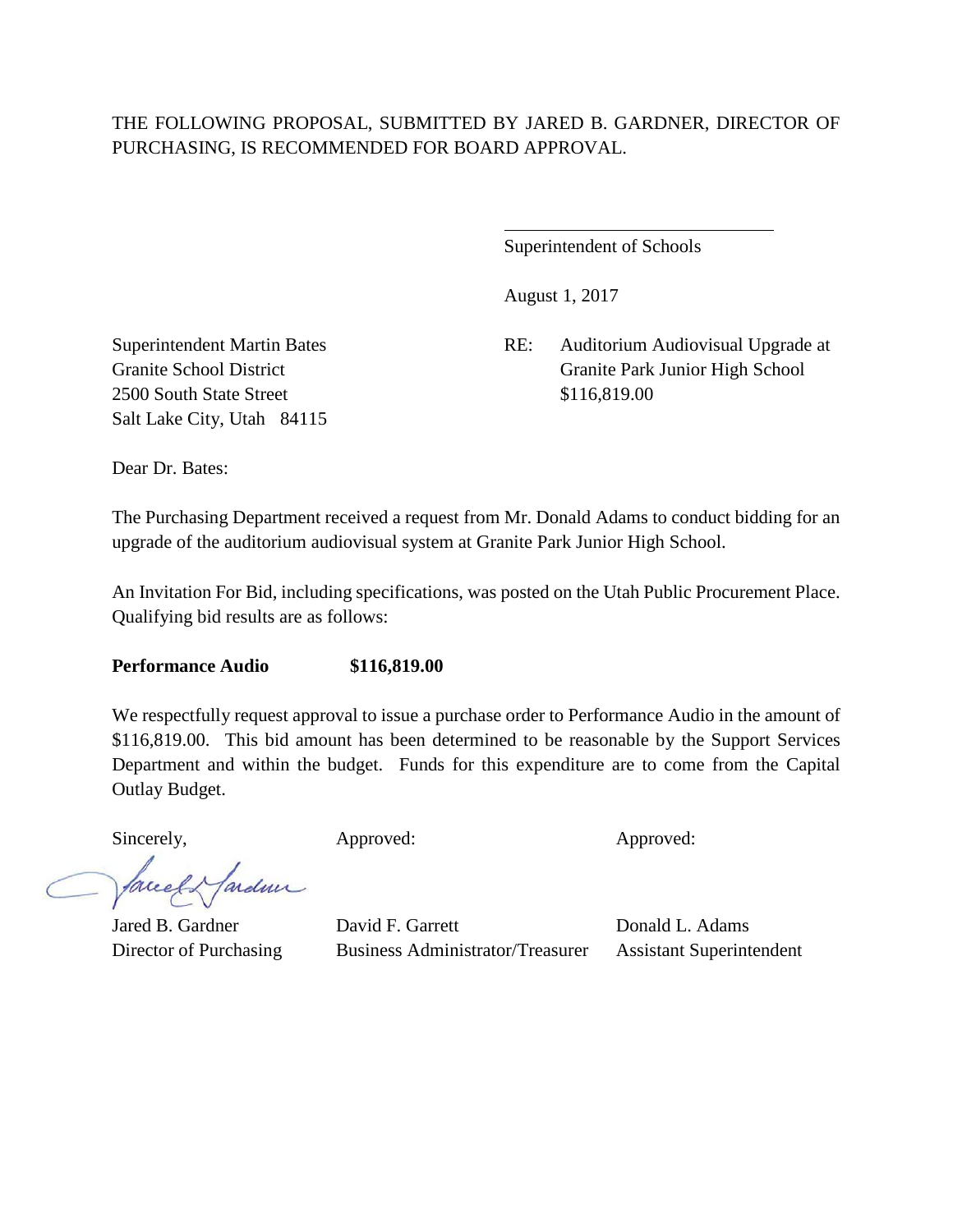## THE FOLLOWING PROPOSAL, SUBMITTED BY JARED B. GARDNER, DIRECTOR OF PURCHASING, IS RECOMMENDED FOR BOARD APPROVAL.

 $\overline{a}$ 

Superintendent of Schools

August 1, 2017

Granite School District School School School School School School School School School School School School School School School School School School School School School School School School School School School School Sc 2500 South State Street \$83,119.00 Salt Lake City, Utah 84115

Superintendent Martin Bates RE: Sidewalk at Cottonwood High

Dear Dr. Bates:

At the request of Mr. Don Adams, the Purchasing Department conducted bidding for a new ADA compliant soccer field sidewalk at Cottonwood High School.

An Invitation For Bid, including specifications, was posted on the Utah Public Procurement Place. Qualifying bid results are as follows:

| <b>ZPSCO</b> Contractors | \$85,053.72 |
|--------------------------|-------------|
| <b>Acme Construction</b> | \$83,119.00 |

As directed by Mr. Donald Adams, due to the very limited time available to complete this project prior to the start of the new school year, a purchase order was issued to Acme Construction for a total expenditure of \$83,119.00. We respectfully request ratification of this action. Funds for this expenditure are to come from the Capital Outlay Budget.

Sincerely, Approved: Approved: Approved: Approved:

ardmi facel

Jared B. Gardner David F. Garrett Donald L. Adams Director of Purchasing Business Administrator/Treasurer Assistant Superintendent